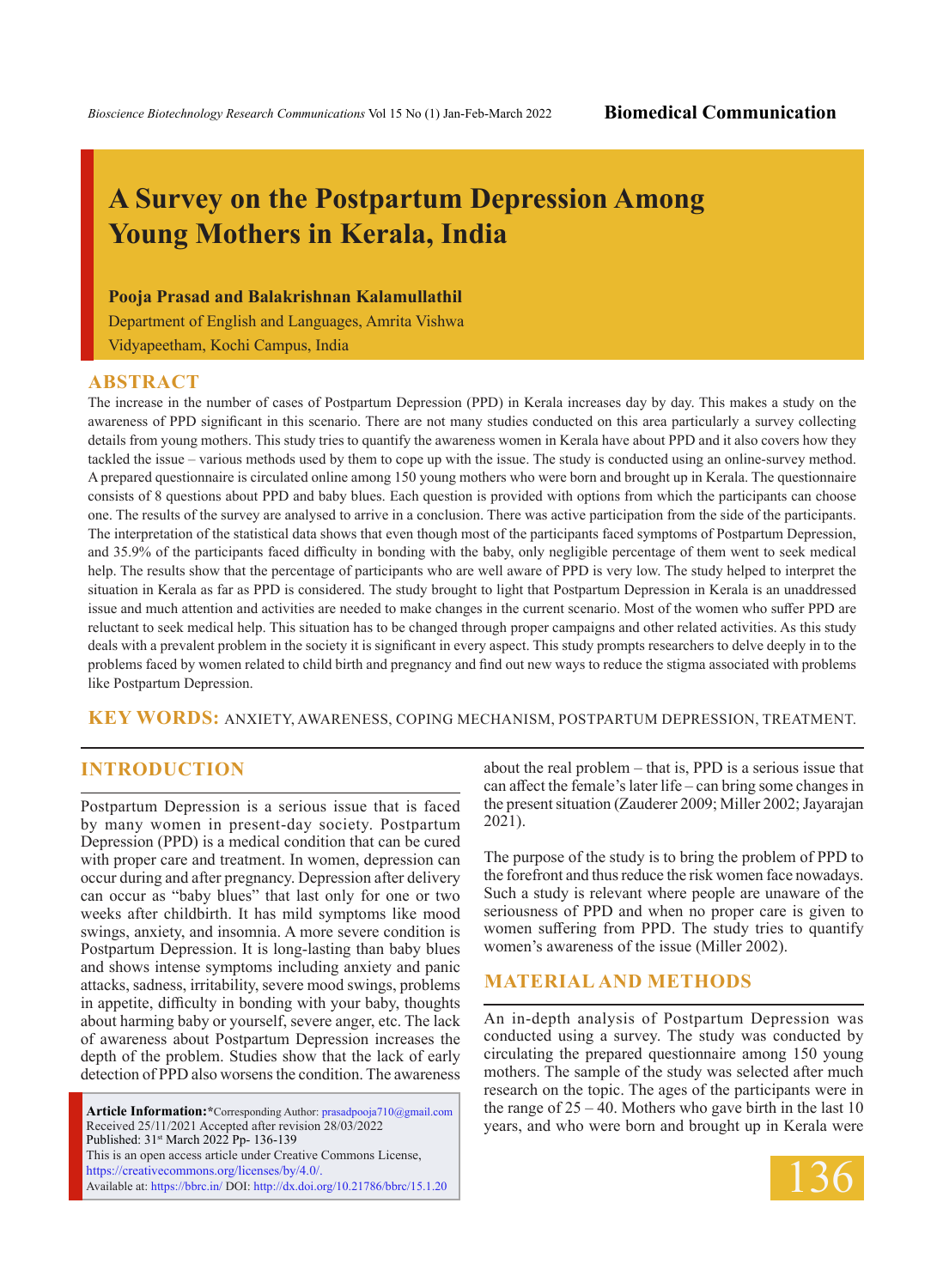#### Prasad & Kalamullathil

considered for this study. This was done to examine about the recent developments in the area, especially in Kerala. The survey mainly aimed at checking the knowledge/ awareness women in Kerala had about PPD. Moreover, the study checked how they came to know about PPD and how far they are aware about the issue. It also helped to collect information about their personal experience of PPD, how they overcame it. The problem of bonding with the baby was also included as one question (Jayarajan 2021).

The questionnaire consisted of 8 questions about PPD and baby blues. These were intended to collect information about the level of awareness women had about PPD, how did they come to know about it, have they attended any awareness programs etc. The survey also tried to collect information about the coping mechanism the participants chose to overcome the situation. Responses to this particular question revealed how worse are the condition and what percentage of women seeks medical help. There were questions about the symptoms they had to suffer and about the span of time they experienced it.

Each of the questions was given options from which the participants chose one. The number of the options varied from question to question, that is, from  $2 - 5$ . The research subjects were verified to be cognizant in English and all the questions were in English. The participants were well informed about the intension of the survey. They were informed to read the instructions clearly and answer the questions. It is also assured that their personal details will be kept confidential (Jayarajan 2021).

## **Results and Discussion**

The intensity of the psychic problems faced by women suffering from PPD needs to be discussed in detail, and a long-lasting solution has to be found out. An important part in reducing the percentage of patients can be done by giving proper awareness. Not only females but also males and people of other genders have to be educated about the mental condition of women during and after pregnancy. Medical professionals suggest providing proper awareness can considerably reduce the problem. This can contribute a lot to the healthy development of the baby and mother (Zauderer 2009; Jayarajan 2021).

Figure one shows that only about 53.9% of the participants heard about baby blues. This revealed the intensity of the situation. The participants included in the other section, that is, in the 46.1%, might be the ones who have been gone through the same. But it is understood that unawareness of the real problem worsens the condition. As baby blues last only for two or three weeks it is not a dangerous problem as PPD. But even in the case of PPD a considerable percentage of people who are unaware of PPD is found. Figure 2 shows that 14.8 % of the participants are unaware of postpartum depression. And the results showed that people are not much aware of a serious problem like PPD as they are about Baby Blues. This condition has to be changed through continuous practices to make the general public aware of the PPD and its symptoms (Jayarajan 2021).

There exists a social stigma in India, especially in Kerala, to consult a psychiatrist or a psychologist. This is another reason which prevents the cure of PPD through proper treatment. People are reluctant to admit the fact that they are facing some mental problems. The same kind of reluctance is there in the case of PPD also. They fear a kind of 'Othering' from the society and its roots can be traced back to the stigma towards madness that existed in the Middle Ages. This tendency limits the possibility to take proper medical care. This can also be controlled by conducting awareness programs and thus normalizing mental problems and depression (Foucault 1988; Kuriakose et al. 2020).







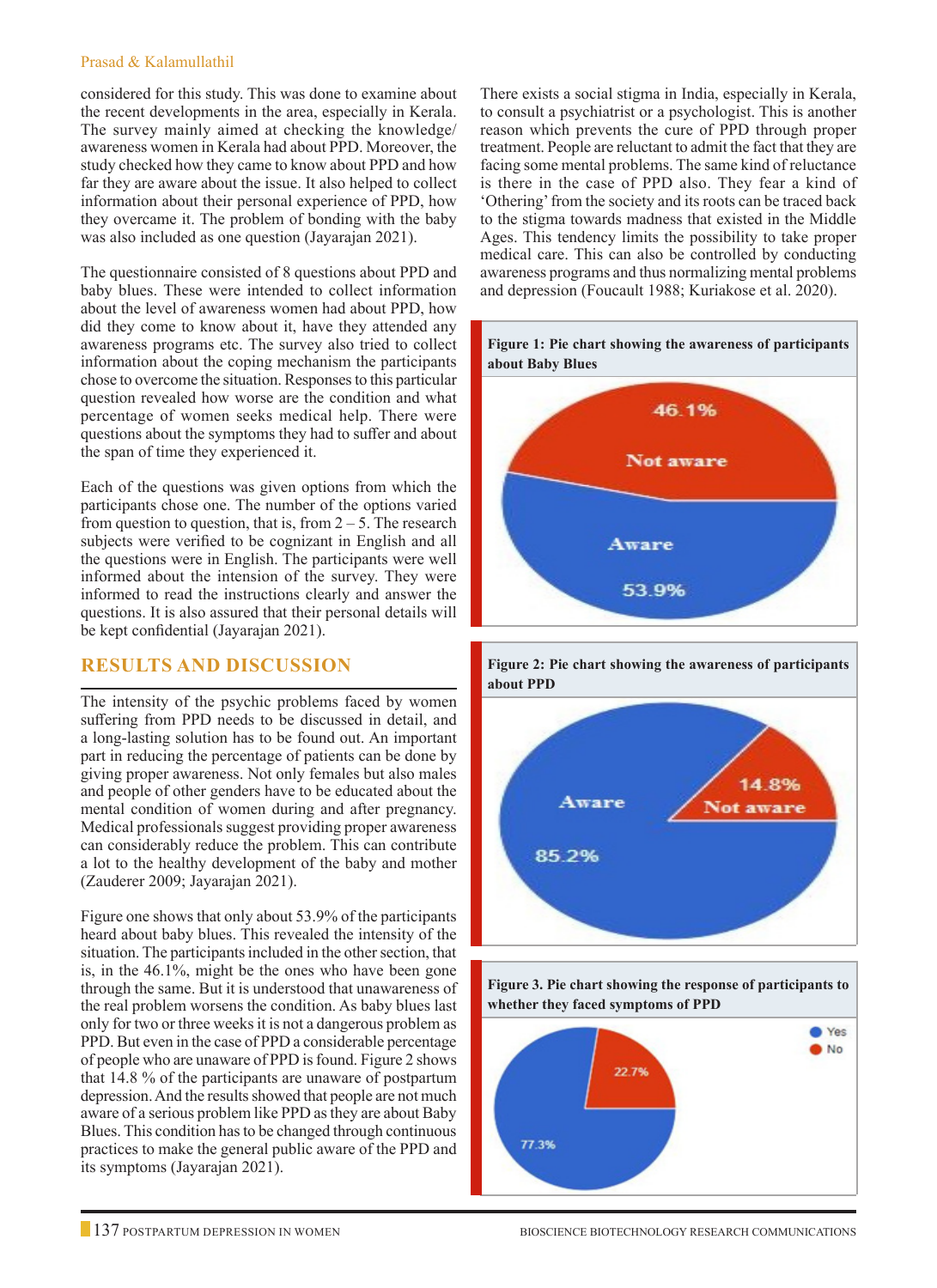Figure 3 and 4 brings out the seriousness of the situation. In Figure 3, one can see that about 77.3% of participants faced the symptoms of PPD. This is proof of the problem faced by women after delivery. Figure 4 gives the period for which they faced these difficulties. 19.2% faced symptoms of PPD up to one year after delivery/C-section. For 28.3% it lasted for six months, and for 24.2% it lasted up to one month. Only 28.3% experienced it for two weeks after childbirth (Kuriakose et al. 2020).



Figure 5 shows that 8.6% of the participants found it difficult to create a bond with the baby and 27.3% of them felt the same for a short period. This is a period that is highly dangerous and may lead up to harming the child and oneself. Recent news reports give evidence to this where mothers in their depressive state harmed babies and some violent acts ended up in their death (Jayarajan 2021). The results of the survey indicate that most of the participants have gone through severe Postpartum Depression and all of them needed medical help. But Figure 6 shows the real scenario of Kerala's treatment of a serious mental issue like PPD (Jayachandran 2021).







Even though most of the participants faced severe PPD related problems only 0.8% of them sought medical help and only 1.6% of them were ready to seek the help of a psychologist or psychiatrist. This reveals the pathetic condition of Kerala concerning PPD. This situation can be changed by giving proper awareness about the issue. The collected data shows that only 7% of the participants had attended any awareness programs related to PPD. Most of them learned about this issue through social media. And some of them learned through articles and only 1.7% of them got informed through the newspapers. This shows that the government, health department, as well as the public, have to play a significant role in reducing the difficulties faced by mothers and newborns (Kuriakose et al. 2020).

## **Conclusion**

The findings of the present study has quantified the awareness young mothers in Kerala have about PPD. As this study deals with a health-related issue which is related to the well-being of the society, it has significance in the present scenario. This study prompts studies in the future that may lead to the change in current situation. Proper awareness about the issue can be given through newspapers, news channels, social media and other media. Constant active participation from the public and initiatives from the government are needed to improve the situation.

## **Acknowledgements**

The study was not supported by any grant's agency. We acknowledge with gratitude to the faculty members of English department in Amrita School of Arts and Sciences, Kochi for providing their generous support for this study.

**Conflict of interests:** There was no conflict of interest among the authors. Moreover, all the authors provided equal input for the paper.

**Ethical Statement:** The present study has been approved by the Institutional Ethics Committee of **Amrita Vishwa Vidyapeetham, Coimbatore**. (Name of Institute/ University) All due permissions have been taken by the concerned authorities including consent etc.

**Data Availability Statement:** The database generated and /or analysed during the current study are not publicly available due to privacy, but are available from the corresponding author on reasonable request.

## **References**

Foucault, M. (1988). Madness and civilization: a history of insanity in the Age of Reason. London, Routledge Classics, pp. 57-64. https://jamanetwork.com/journals/ jama/article-abstract/194624 (Accessed: 10 November) Jayachandran, D., (2021). How stigma keeps new moms from getting treated for postpartum depression. [online] The News Minute. Available at: <https://www. thenewsminute.com/article/how-stigma-keeps-newmoms-getting-treated-postpartum-depression-82588>